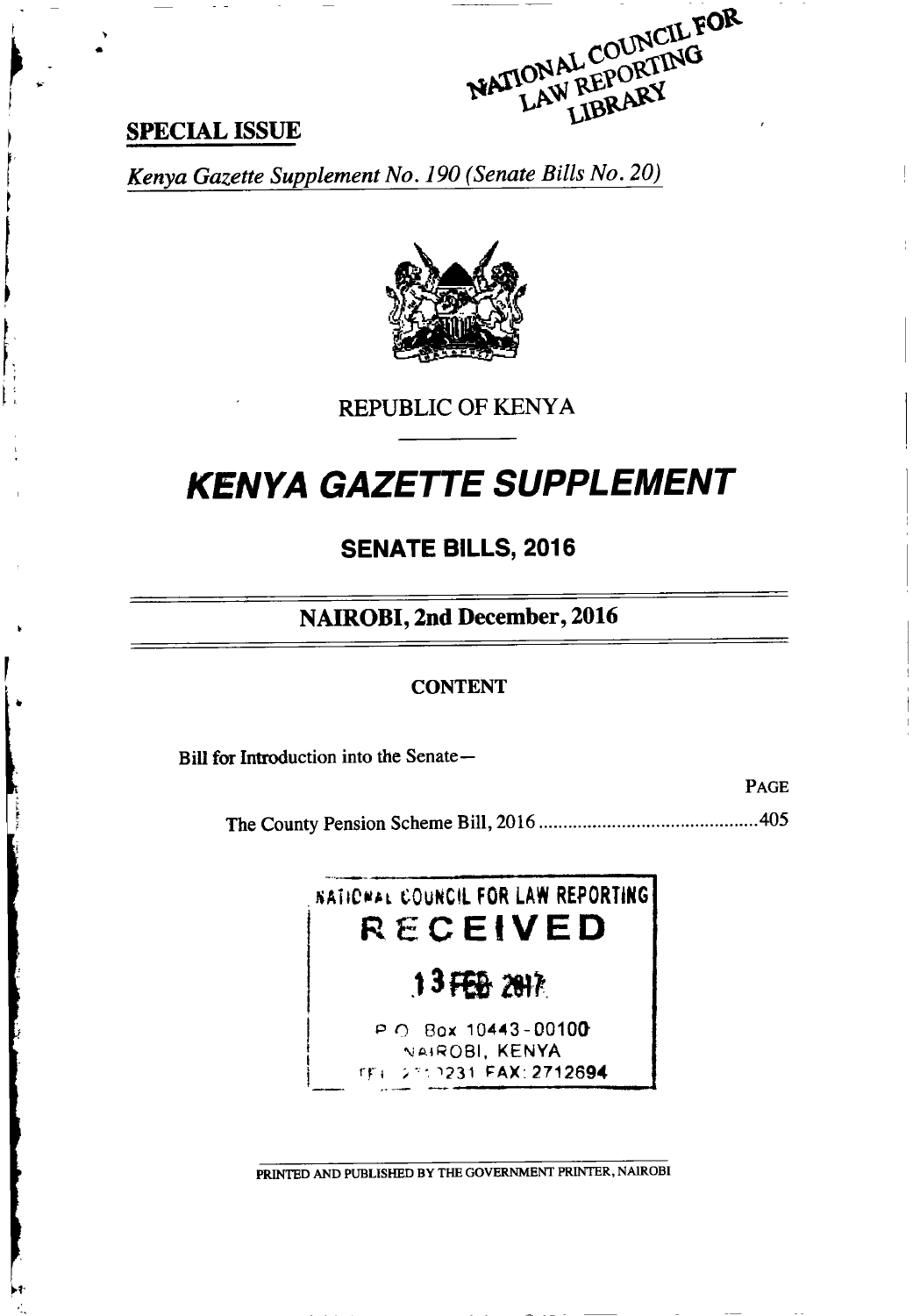

 $\label{eq:2.1} \widetilde{\mathcal{F}}_{\mathcal{F}}(x,y)=\frac{1}{\sqrt{2\pi\kappa}}\sum_{i=1}^{\infty}\frac{1}{\sqrt{2\pi\kappa}}\sum_{i=1}^{\infty}\frac{1}{\sqrt{2\pi\kappa}}\sum_{i=1}^{\infty}\frac{1}{\sqrt{2\pi\kappa}}\sum_{i=1}^{\infty}\frac{1}{\sqrt{2\pi\kappa}}\sum_{i=1}^{\infty}\frac{1}{\sqrt{2\pi\kappa}}\sum_{i=1}^{\infty}\frac{1}{\sqrt{2\pi\kappa}}\sum_{i=1}^{\infty}\frac{1}{\sqrt{$  $\mathcal{O}_{\mathcal{L}^{\text{c}}(\mathbb{R}^2)}$  . And if  $\label{eq:2.1} \frac{1}{\sqrt{2\pi}}\int_{0}^{\infty}\frac{1}{\sqrt{2\pi}}\left(\frac{1}{\sqrt{2\pi}}\right)^{2\alpha} \frac{1}{\sqrt{2\pi}}\int_{0}^{\infty}\frac{1}{\sqrt{2\pi}}\frac{1}{\sqrt{2\pi}}\frac{1}{\sqrt{2\pi}}\frac{1}{\sqrt{2\pi}}\frac{1}{\sqrt{2\pi}}\frac{1}{\sqrt{2\pi}}\frac{1}{\sqrt{2\pi}}\frac{1}{\sqrt{2\pi}}\frac{1}{\sqrt{2\pi}}\frac{1}{\sqrt{2\pi}}\frac{1}{\sqrt{2\pi}}\frac{$  $\label{eq:2} \frac{1}{\sqrt{2}}\left(\frac{1}{\sqrt{2}}\right)^{2} \left(\frac{1}{\sqrt{2}}\right)^{2} \left(\frac{1}{\sqrt{2}}\right)^{2} \left(\frac{1}{\sqrt{2}}\right)^{2} \left(\frac{1}{\sqrt{2}}\right)^{2} \left(\frac{1}{\sqrt{2}}\right)^{2} \left(\frac{1}{\sqrt{2}}\right)^{2} \left(\frac{1}{\sqrt{2}}\right)^{2} \left(\frac{1}{\sqrt{2}}\right)^{2} \left(\frac{1}{\sqrt{2}}\right)^{2} \left(\frac{1}{\sqrt{2}}\right)^{2} \left(\frac{$ 

 $\label{eq:2.1} \frac{1}{\sqrt{2\pi}}\left(\frac{1}{\sqrt{2\pi}}\right)^{1/2}\frac{1}{\sqrt{2\pi}}\left(\frac{1}{\sqrt{2\pi}}\right)^{1/2}\frac{1}{\sqrt{2\pi}}\left(\frac{1}{\sqrt{2\pi}}\right)^{1/2}.$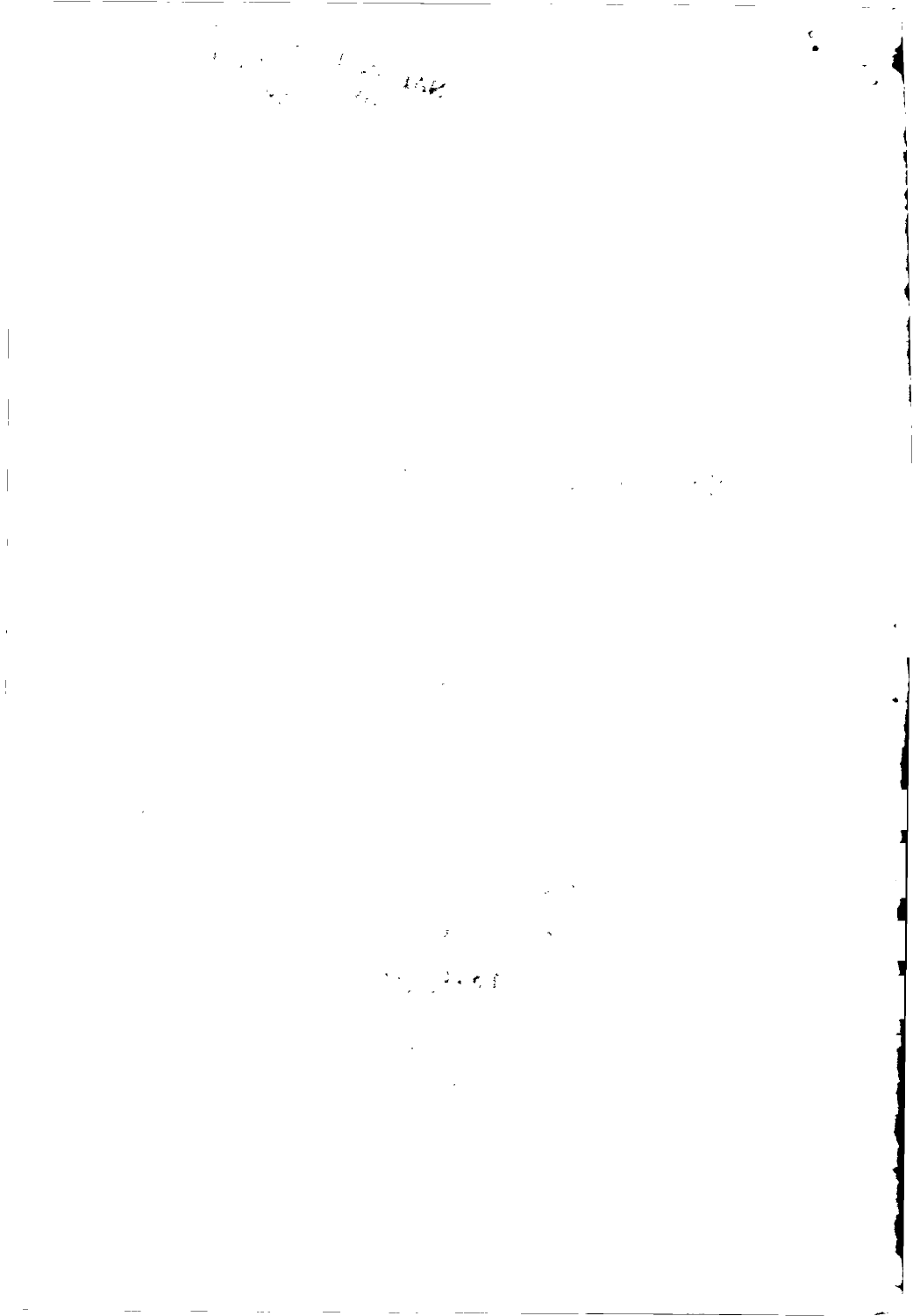### THE COUNTY PENSION SCHEME BILL, 2016 ARRANGEMENT OF CLAUSES

405

#### Clauses

I I i

l

I

t

l

I i

I

t

#### PART I - PRELIMINARY

 $1$ -Short title.

2-Interpretation.

3-Application.

4-Objects of the Act.

#### PART II - ESTABLISHMENT, ADMINISTRATION AND MANAGEMENT OF THE COUNTY PENSION **SCHEME**

5-Establishment of the County Pension Scheme.

6-Board of Trustees of the Scheme.

7—Qualifications for appointment of Trustees.

8-Functions of the Board.

9-Powers of the Board.

lO-Committees of the Board.

 $11 -$ Tenure of office.

12-Remuneration of Trustees.

13-Removal from Office.

14-Vacation of office.

15-Filling of Vacancy.

16-Meetings of the Board.

l7-Common Seal.

#### PART III-ADMINISTRATION AND MANAGEMENT OF THE COUNTY PENSION FUND

18-Appointment and functions of the Fund Manager.

19—Appointment and functions of the Custodian.

20-The Corporate Administrator.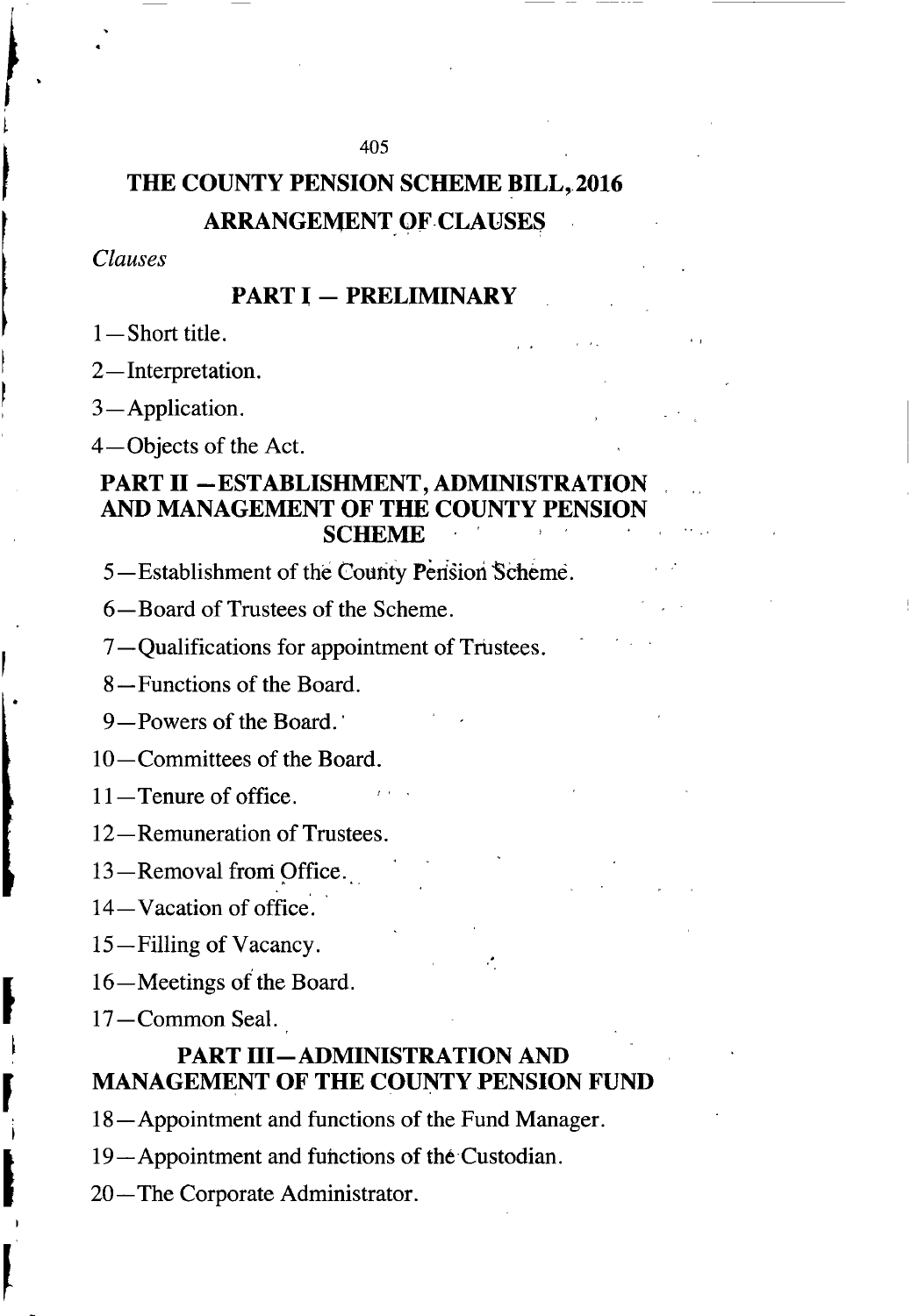**\** I I

I

I

- $21 -$ Liability to contribute.
- 22-Method of Contribution.
- <sup>23</sup>-Phasing of Contributions.

#### PART IV-FINANCIAL PROVISIONS

24 – County Pension Fund.

- <sup>25</sup>-Trust and administrative expenses of the Scheme.
- 26-Investment of surplus funds.
- 27-Reserve account.
- 28-Annual Estimates.
- $29 -$ Accounts and audit.
- 30-Financial year.
- 31-Actuarial review of the Scheme.

#### **PART V-GENERAL PROVISIONS**

- 32-Duty of care.
- <sup>33</sup>-Protection from personal liability.
- 34-Offences.
- 35-Proceedings for recovery of deductions from sponsors.
- 36-General Penalty.
- 37-Exemption from other statutory schemes.
- 38-Amendments.

#### PART VI- AMENDMENTS TO EXISTING LAWS SAVINGS AND TRANSITIONAL PROVISIONS

- 39-Amendments to the Pensions Act, Cap. 189.
- 40-Amendment to the Public Service Superannuation Scheme, No. 8 of 2012.
- 4l-Amendment to the Local Authorities Provident Fund Act,Cap.272.
- 42-Amendment to the Intergovernmental Relations Act, No.2 of 2012.
- 43-Amendment to the County Governments Act, No. 17 of 2012.
- 44- Amendment to the Urban Areas and Cities Act, 2011.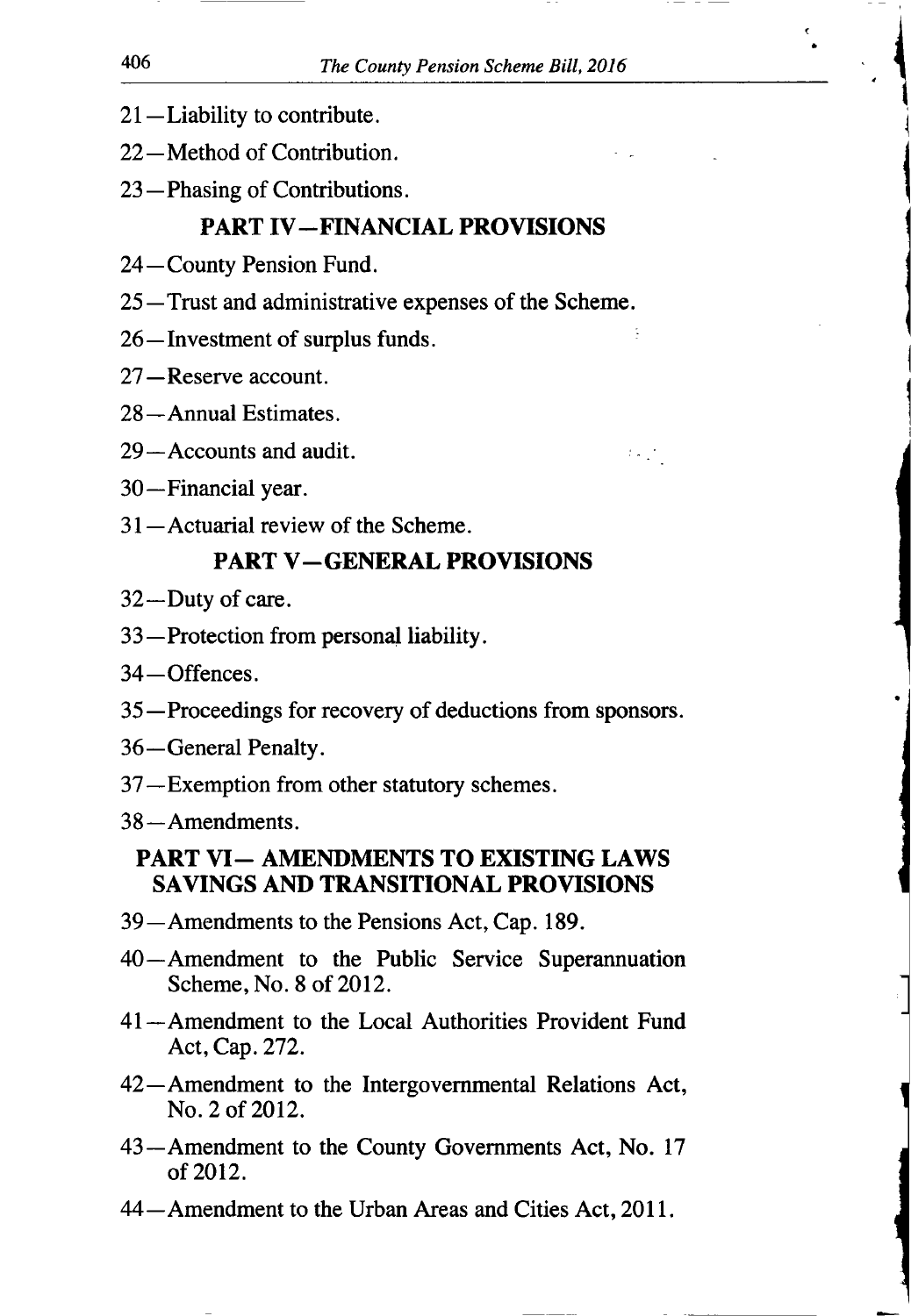#### SCHEDULES

- FIRST SCHEDULE: Provisions relating to the<br>appointment, conduct of appointment, conduct of<br>husiness and affairs of the business and affairs of Board
- SECOND SCHEDULE: The general rules of the County Pension Fund

#### THIRD SCHEDULE: List of sponsoring County Governments

List of Sponsoring Associated **Organizations** 

### FOURTH SCHEDULE: Model deed of adherence for

II

- participating employers who<br>ioin the scheme after the join the scheme after commencement date.
	- 'Model Special Rules for participating employers who join the scheme after the conmencement date.

Model Special Rules governing Members of the Sharia Compliant Pension Fund.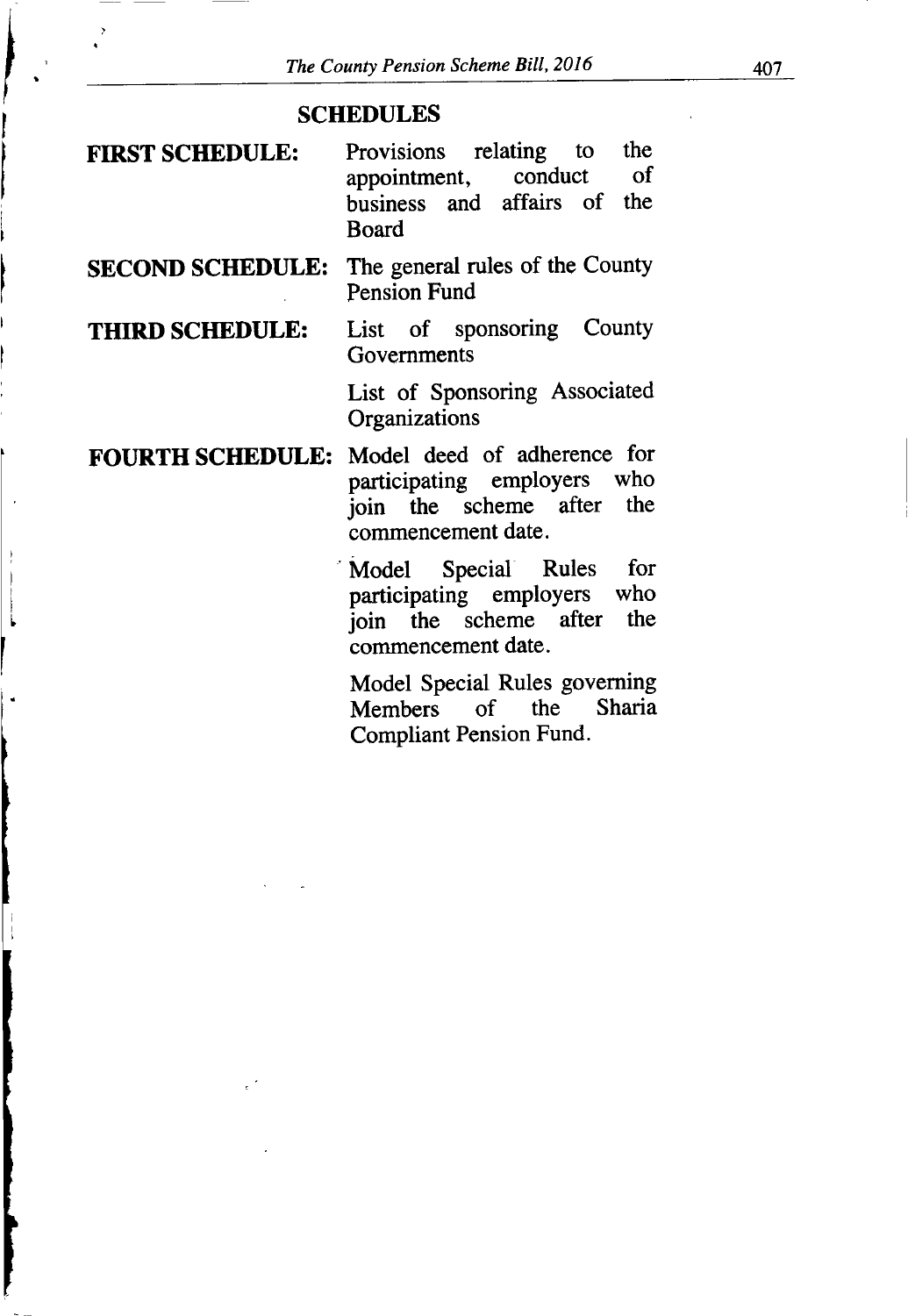#### THE COUNTY PENSION SCHEME BILL, 2016

#### A Bill for

AN ACT of Parliament to establish the County Pension Scheme; to provide for the management and administration of the scheme; and for connected purposes : and the seneme, and the connected

ENACTED by the Parliament of Kenya, as follows-

#### PART I-PRELIMINARY

1. This Act may be cited as the County Pension Scheme Act, 2016. Short title

2. In this Act, unless the confext otherwise requires-

"actuary" has the meaning assigned to it in section 2 of the Retirement Benefits Act; No. 3 of 1997.

"annuity" means a pension purchased under a contract with a Registered Insurer;

"approved issuer" means an, Approved Issuer appointed by the Board to provide the services of an Approved Issuer as defined in the Retirement Benefits Act;

"associated organization" means any person, firm, company, county agency or county corporation or organization of employees or association of employers created by, owned by or associated with county governments, urban areas and cities or other institution, established under the County Governments Act, Urban Areas and Cities Act, or their staff or any other person or body providing services to county governments or to their employees and includes those organizations whether associated with county governments or not that choose to participate in the Scheme by signing a deed of adherence;

"Auditor" means the Auditor-General appointed under Article 229 of the Constitution;

"Authority" means the Retirement Benefits Authority;

"Board" means the Board of Trustees established under section 6;

"Cabinet Secretary" means the Cabinet Secretary responsible for Public Service;

No.17of2012. No. 13 of 2011. i

Interpretation,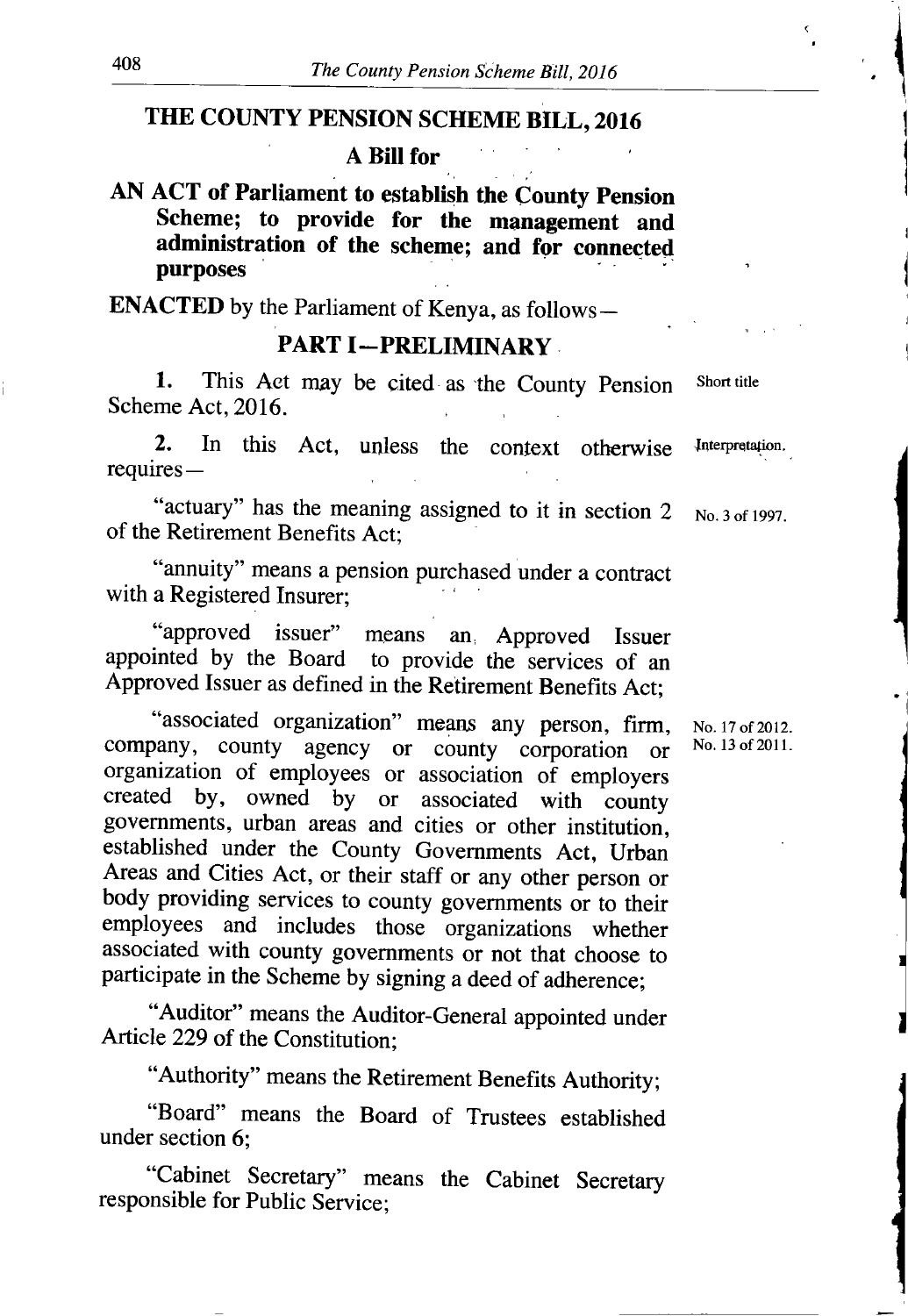"Chairperson" means the chairperson of the Board of Trustees elected in accordance with section 6 (6);

"Child" means any child of a deceased member who has not attained eighteen years of age or if the child is receiving full time education, not more than twenty-five years of age and was at the time of the death of the deceased member wholly or mainly dependent on the deceased;

"Closed Schemes" means Local Authorities Pension Trust (Defined Benefits) scheme established under Legal Notice No. 50 of 2007 and the Local Authorities Provident Fund established under the Local Authorities Provident Fund Act, Laws of Kenya Cap.272;

"Commencement Date" means the date of coming into force of this Act;

"Contribution" means the amount payable by a member or sponsor into the Scheme under section 20;

"Corporate Administrator" means a retirement benefit scheme administrator jointly established by the Closed Schemes and the County Pension Fund Scheme in accordance with the Retirement Benefits Act and shall include a Corporate Administrator previously incorporated by a Closed Scheme;

"Corporate Trustee" means a trust corporation duly registered by the Retirement Benefits Authority as a corporate Trustee;

"County Assemblies Service Boards Forum" means the forum established to bring together all the County Assemblies Service Boards established under section 12 of the County Governments Act;

"County Assemblies Forum" means the forum established to bring together all County Assemblies from all the County Governments in the Republic of Kenya;

"County Public Service" means the act of performing a public duty or work by a person employed by a county government;

"County Public Service Boards Forum" mgans a forum bringing together all the County Public Services Board established under section 57 of the County Govemments Act;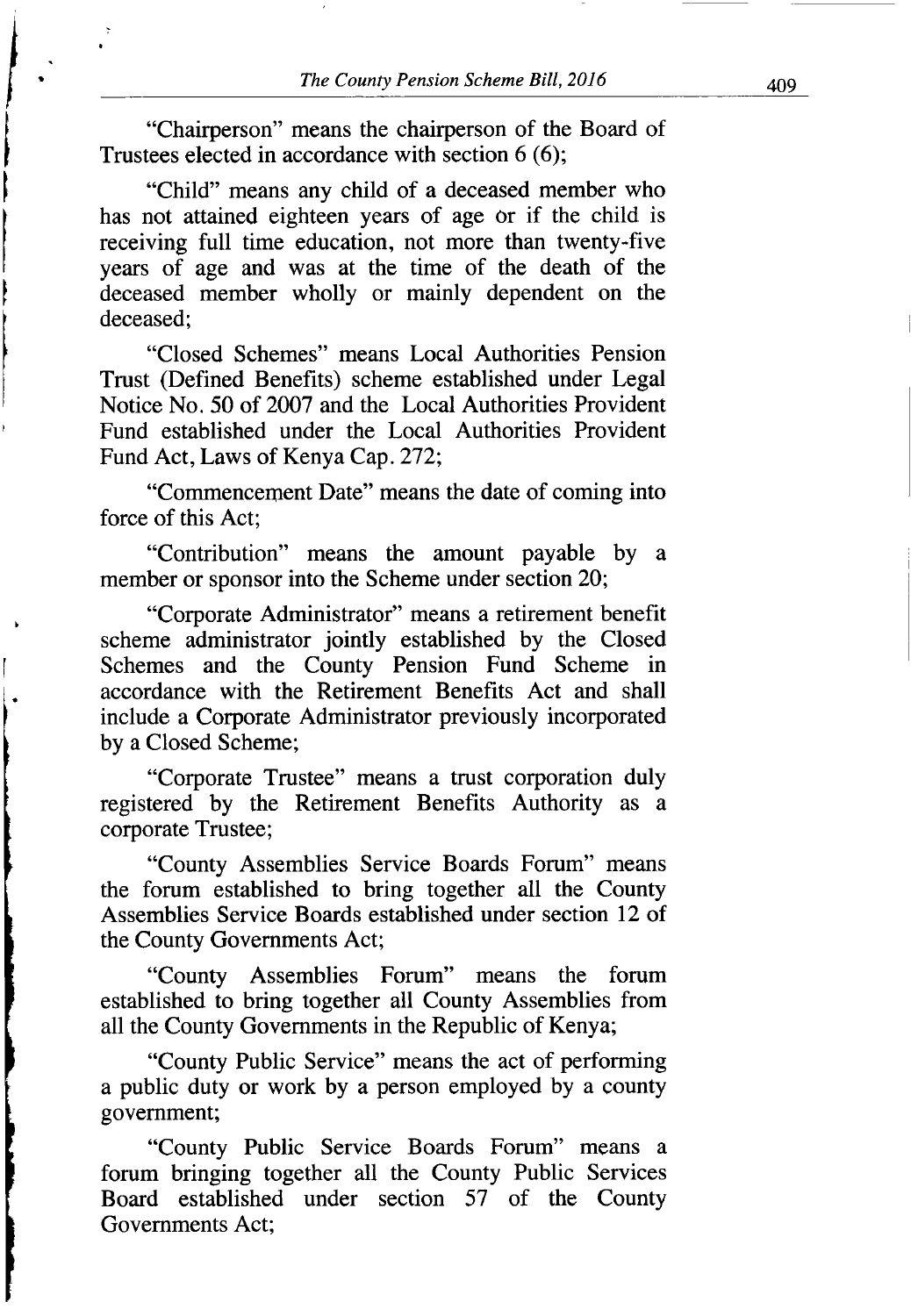{ 'l

I

"custodian" means a person registered under the Retirement Benefits Act and appointed by the Board under section 20;

"continuous service" means the uninterrupted service with the sponsor from the original date of entry, and includes any period or periods of authorized leave of absence (with or without pay), a break condoned by the Board, or a period of suspension followed by reinstatement in the same or other pensionable post, but excluding any period during which no contributions were made to the Scheme by or on behalf of the member;

"deed of adherence" means the legal instrument to be executed by a participating employer who joins the Scheme after the Commencement Date and which shall bind that employer to the Trust and Scheme's Rules for the Benefit of its eligible employees;

"dependant" in relation to a deceased member, means a relative of the deceased who survives the deceased and who, on the date of the deceased's death, was-

- (a) a spouse to the deceased;
- (b) a child of the deceased; or
- (c) a parent of the deceased who was dependent on the deceased for the provision of the ordinary necessities of life;

"early retirement age" means the age specified in the Regulations but which shall not be less than 50 years;

"eligible employee" means any employee of a county government, an associated organization, county agency, county corporation or such other body that may be approved by the Board and which has signed a Deed of Adherence in the prescribed form;

"employer" means a county government or any of its entities, a state organ or associated organization or any other person or body, approved by the Board to contribute to the Fund;

"Fund" means the County Pension Fund established under section 24;

"Fund Manager" means a manager registered under the Retirement Benefits Act and appointed by the Board under section 18;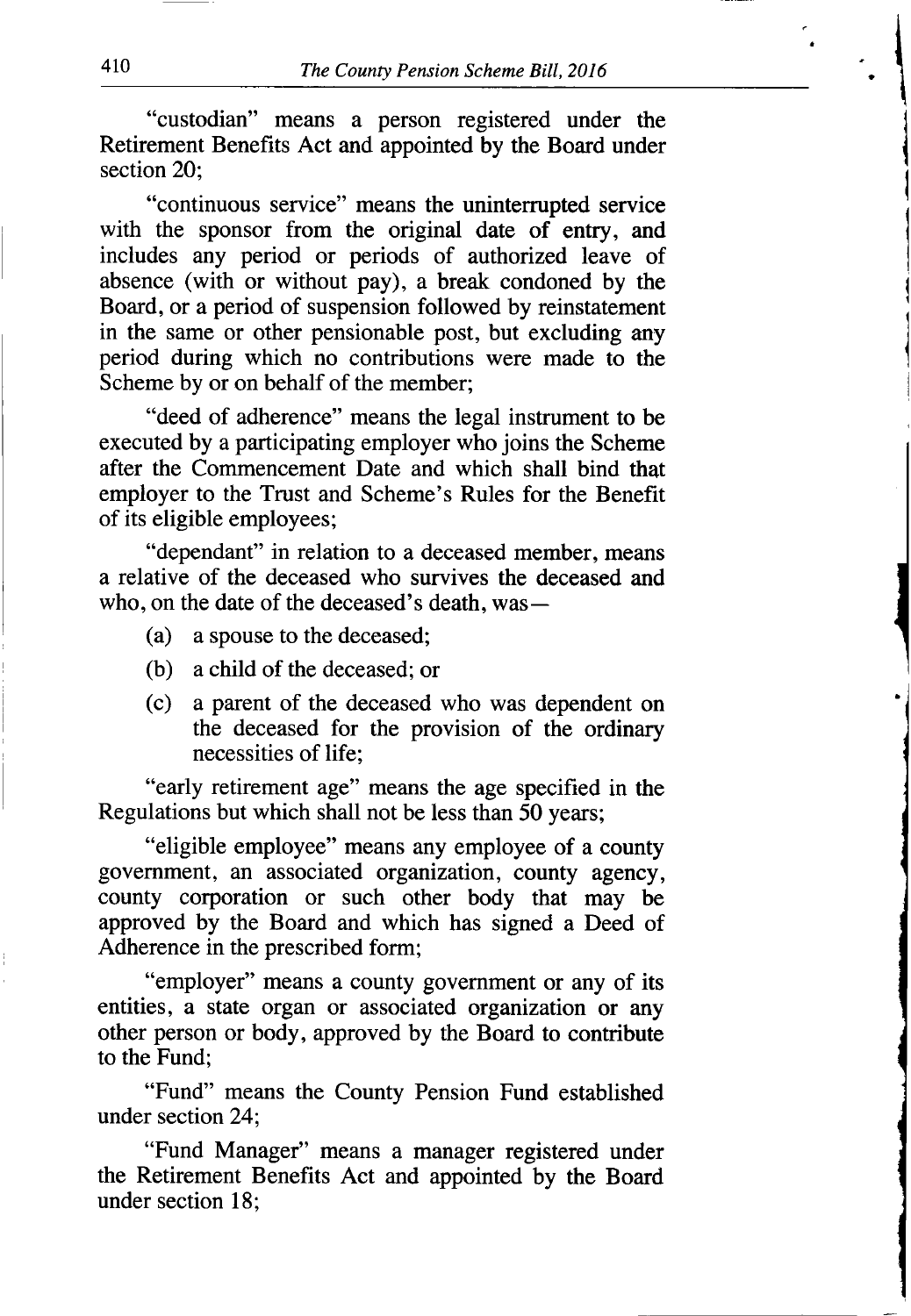"Gazette" means the Kenya Gazette or the County Gazette as may be appropriate;

"gender" a reference to a male gender shall include a reference to all other genders;

"income drawdown" means the facility to continue to keep retirement savings invested and take an income at <sup>a</sup> specified period rather than buy an annuity;

"investment return" means a portion of the investment income declared by the Board and appropriated to the account of a Member;

"member" means a person who is a Member of the Scheme and includes a person entitled to or receiving a benefit under the Scheme;

"member account" means an account maintained by the Scheme for an individual Member;

"minority groups" means youth, older members of society, persons with disabilities, or members of minority or marginalized communities ;

"normal retirement age" means the retirement age marked by the sixtieth birthday where the exact date of birth is known, and where it is not known, the first day of January in the year in which his sixtieth birthday is deemed by the sponsor and the board to occur;

"Nominating Bodies" means entities vested with the mandate of nominating individuals persons to the Board of Trustees as provided for under section 6 of this Act;

"Pensionable Emoluments" means basic salary and housing allowances payable to an employee by an employer who is a member of the Scheme;

"public funds" means the totality of moneys provided in article 2O6 of the Consitution but does not include contributions to a retirement benefit scheme by an employer as part of consideration under an employment contract:

\*Public Officet''has the meaning assigned to it under Article 260 of the Constitution of Kenya 2010;

"public service" means the action of performing work or duty of a public nature by individuals employed in a public office other than as a state officer;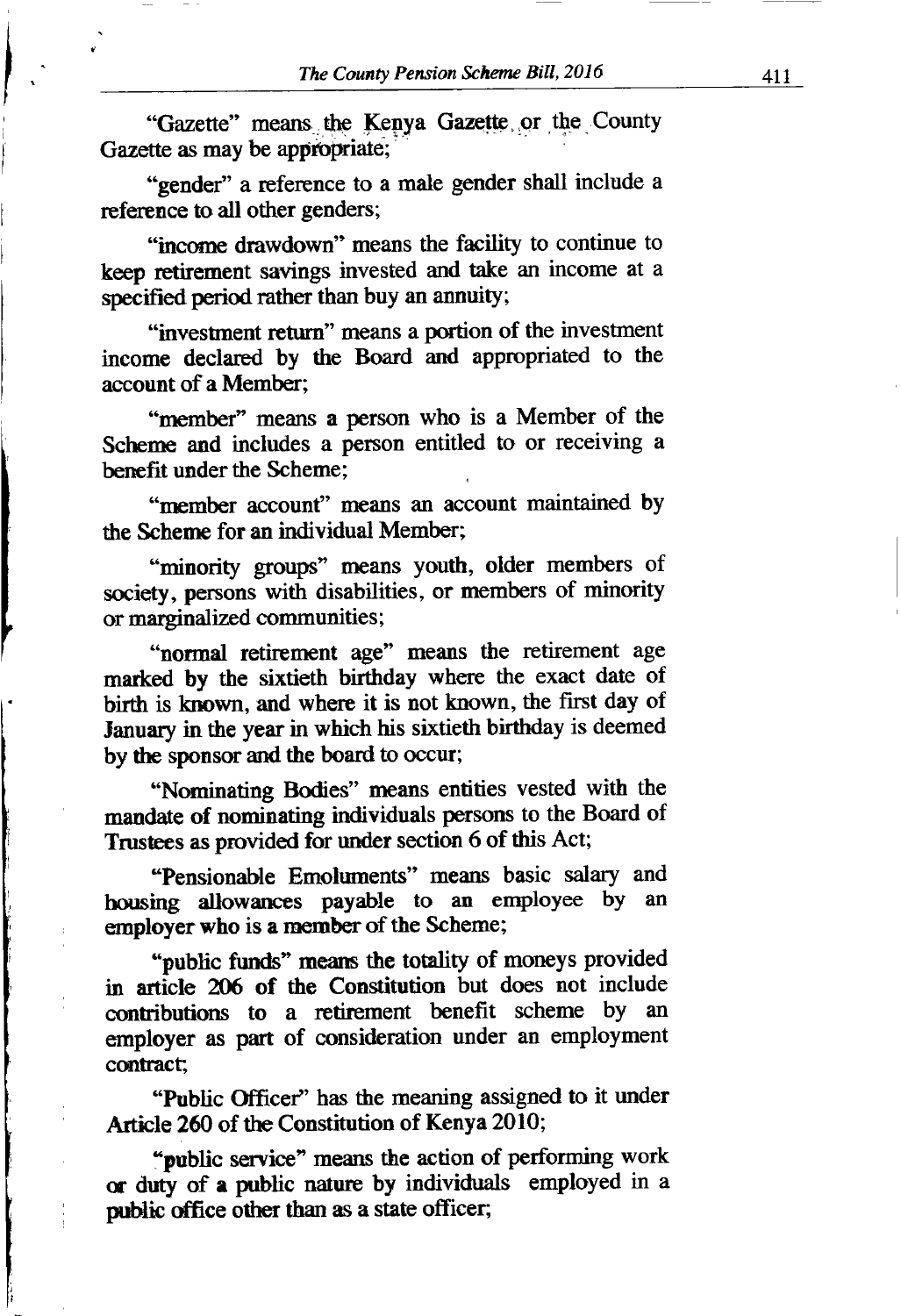"Salih" means a pension arrangement developed by the Board specifically for individuals who profess Islam religion and submit to Muslim law and who wishes to have their pension funds managed and invested in a sharia compliant manner;

"Scheme" means the County Pension Scheme established under section 5;

"State Organ" has the meaning assigned to it under Article 260 of the Constitution of Kenya, 2010;

"sponsor" means an employer or any other person or body who makes Contributions on behalf of a member;

"spouse" means a male or female person to whom a member is married or was married immediately before their death under the law, whether monogamous or not;

"trustee" means a member of the Board of Trustees who, under the law of trust, alone or collectively with other trustees is the legal owner of the assets of the Scheme;

"Trust Secretary" means the secretary to the Board of Trustees who shall also serve as the chief executive officer of the Corporate Administrator established under section 2l; and

"Regulations" means the Regulations made by the Cabinet Secretary under the First Schedule.

3. This Act applies to — Application.

t

- (a) a County Government;
- (b) a person employed by a County Government;
- (c) a County Agency, County Corporation or Associated Organizations;
- (d) a person employed by a County Agency, County Corporation or Associated Organization;
- (e) a person seconded or transferred from the National Government to a County Government; or
- (f) an officer approved by the Board to become <sup>a</sup> member of the scheme under the auspices of <sup>a</sup> Sponsor who has signed a Deed of Adherence.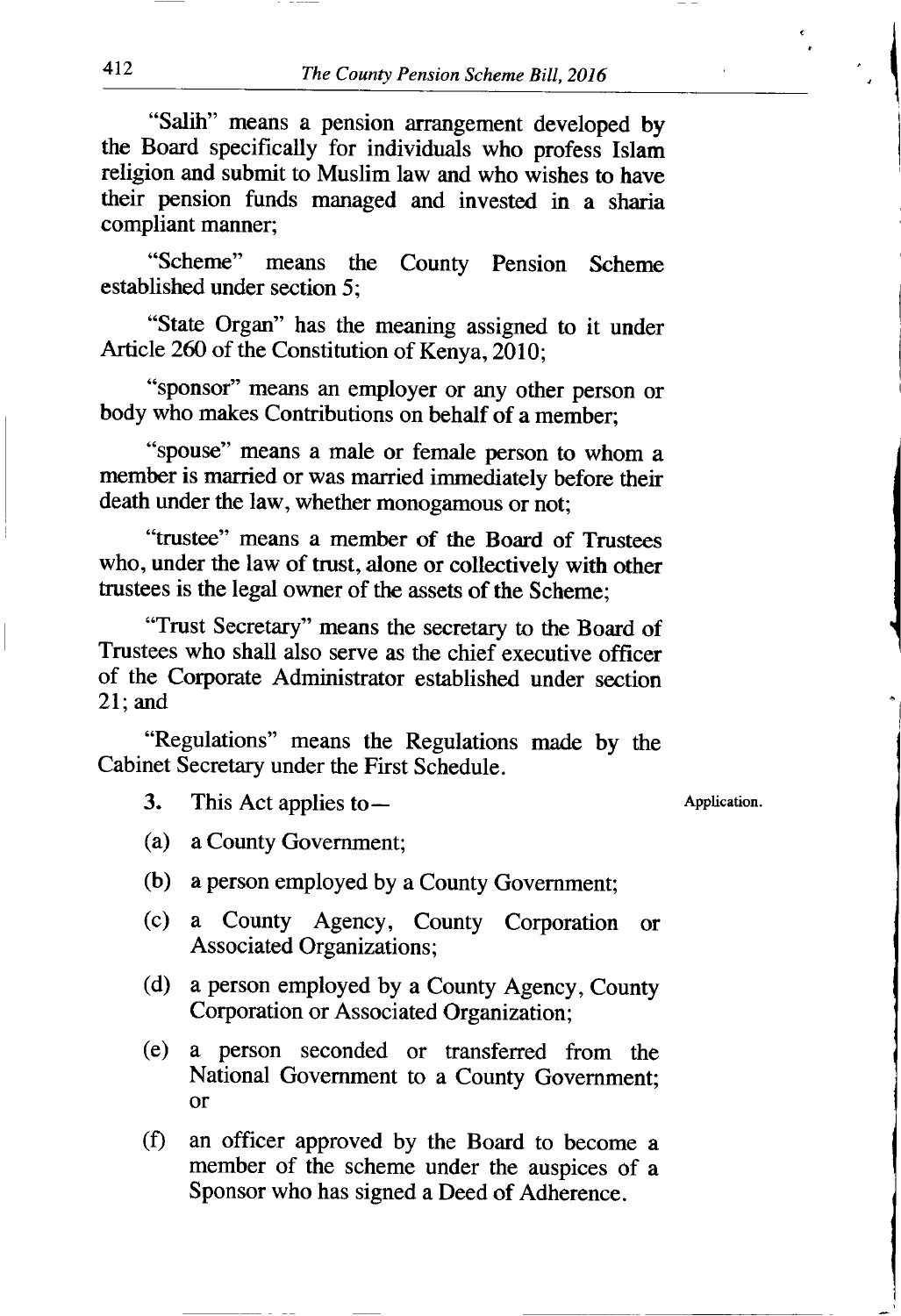- 4. (1) The object and purpose of the Act is to-
- (a) provide for the adoption of an existing umbrella pension scherne for all staff and officers of Counfy Governments, County Agencies, County Corporations, Associated Organizations and other related entities;
- O) establish a uniform set of rules, regulations and standards for the administration and payment of retirement benefits for members of the Scheme and former employees of local and central govemrent who transfer their service to <sup>a</sup> County Government, County Agency, or County Corporation;
- (c) protect the benefits of employees of county governments;
- (d) maximise ernployer compliance with employer  $\frac{1}{2}$  and the employment safeguards in  $\frac{1}{2}$  No. 3 of 1997 accordance with the Retirement Benefits Act;
- (e) improve the social security of members of the Scheme by ensuring that the members save in order to catcr for their livelihoods during their retirement:
- $(f)$ promote and improve the understanding of the good adminisftation of county government scheme;
- (g) reduce or minimise the risk of situations arising which may lead to members losing their benefits;
- (h) provide for the transition from the existing system of retirement benefits schemes for staff of County Governments and former local and central governments to a uniforrn, inclusive and comprehensive pension scheme for County Governments, County Agencies, County Corporations and other Associated Organizations;
- provide for a unified corporate adminisrative framework for the umbrella pension scheme established under this Act and the Closed Schemes: and (i)
- provide for the establishment or adoption of an existing Corporate Administrator to provide  $(i)$

Objects of the Act.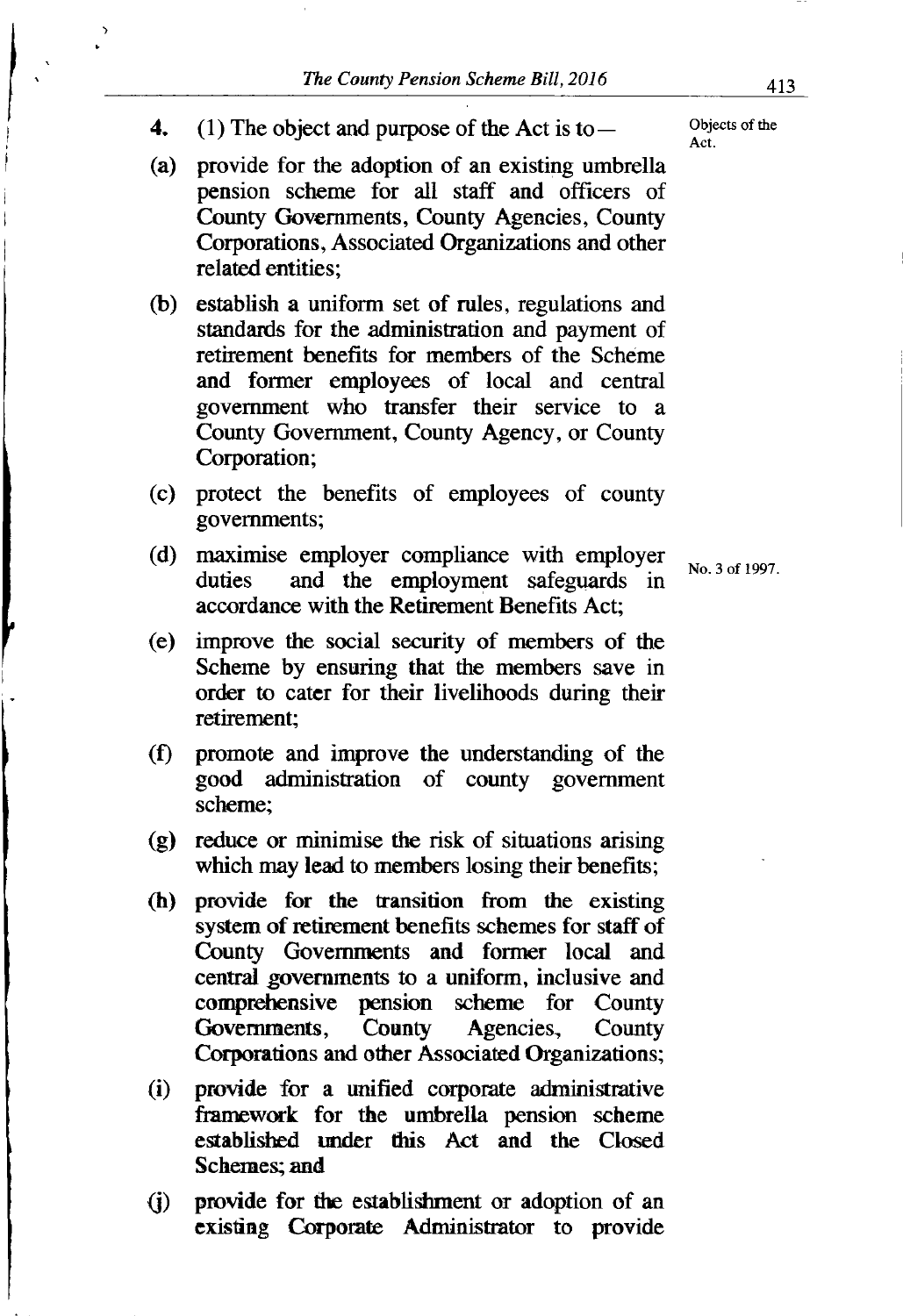scheme administration services to all retirement benefits schemes within the county governments sector.

#### PART II-ESTABLISHMENT, ADMINISTRATION AND MANAGEMENT OF THE SCHEME

5. (1) There is established the County Pension Establishment of the County Scheme which shall be administered by the Board in  $\frac{\text{the } \text{Couity}}{\text{Pension Scheme}}$ . accordance with this Act and the Retirement Benefits Act.

(2) The Scheme is established as an statutory trust and shall vest in, operated and managed by the Board.  $\frac{Cap. 197}{cap. 197}$ 

(3) The Scheme is an umbrella pension scheme for all persons in service in the County Governments, County Agencies, County Corporations and Associated Organizations.

(4) The Scheme shall be the successor to the Laptrust (Umbrella) Retirement Fund previously established and registered under Trust Deed and Rules under Retirement Benefrts Authority Certificate Registration no. 013O5, and all rights, obligations, assets and liabilities of the Laprust (Umbrella) Retirement Fund existing on the date of the coming into force of this Act shall be deemed to be transferred to the Fund and any reference to the Laptrust (Umbrella) Retirement Fund in any contract or document shall for all intents and purposes be deemed to be <sup>a</sup> reference to County Pension Fund.

6. (1) There is established the Board of trustees for the scheme.

(2) The Board shall be a body corporate with perpetual succession and a common seal and is in its corporate name capable of -

- (a) suing and being sued;
- (b) taking, purchasing or otherwise acquiring, holding, charging and disposing of movable and immovable property;
- (c) entering into contracts;
- (d) borrowing and lending money; and
- (e) doing or performing all such other things or acts as may be necessary in firtherance of its purpose and fimctions.

I I I

**Board of Trustees** of the Scheme.

Cap. 164.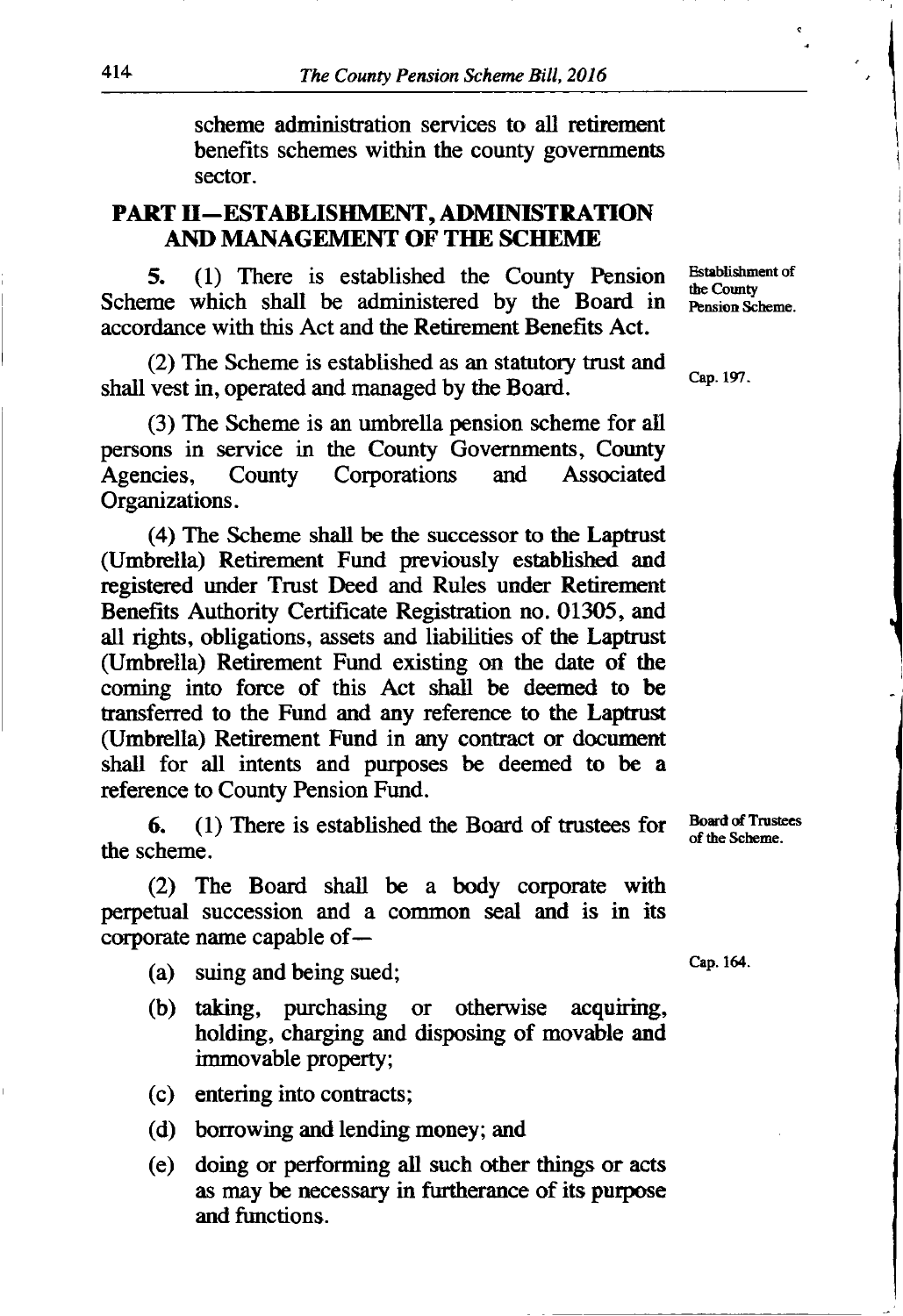(3) The Board shall comprise of the following trustees appointed by the Cabinet Secretary-

- (a) a representative of the Council of Governors;
- (b) a representative of the Public Service Commission;
- (c) a representative of the County Public Service Boards;
- (d) a representative of the County Assembly Service Boards; and
- (e) five other nominees from the county governments nominated from the three most representative employee unions, two of whom shall be of the<br>opposite gender on one part and one opposite gender on one part and representative from persons with disability.

(4) The nominee from the Public Service Commission shall serve to ensure gender balance on the Board of in accordance with the two-thirds gender rule enshrined in the Constitution.

(5) The Trust Secretary shall serve as the Secretary to the Board and the Chief Executive Officer of the Scheme.

(6) A chairperson shall be elected by the trustees from amongst the trustees set out under sub-section  $(3)$ .

(7) The Cabinet Secretary shall formally appoint the nominees forwarded under sub-section (3) by notice in the Gazette.

(8) The nomination and appointment of trustees shall be carried out in the manner prescribed under the first schedule.

(9) The Trust Secretary shall be an ex officio member of the Board with no rights to vote at a meeting of the Board.

7. A person is qualified for appointment as a trustee if that  $person-$  **Qualifications** for appointment of Trustees.

- (a) is a citizen of Kenya;
- (b) holds a degree from a university recognized in Kenya;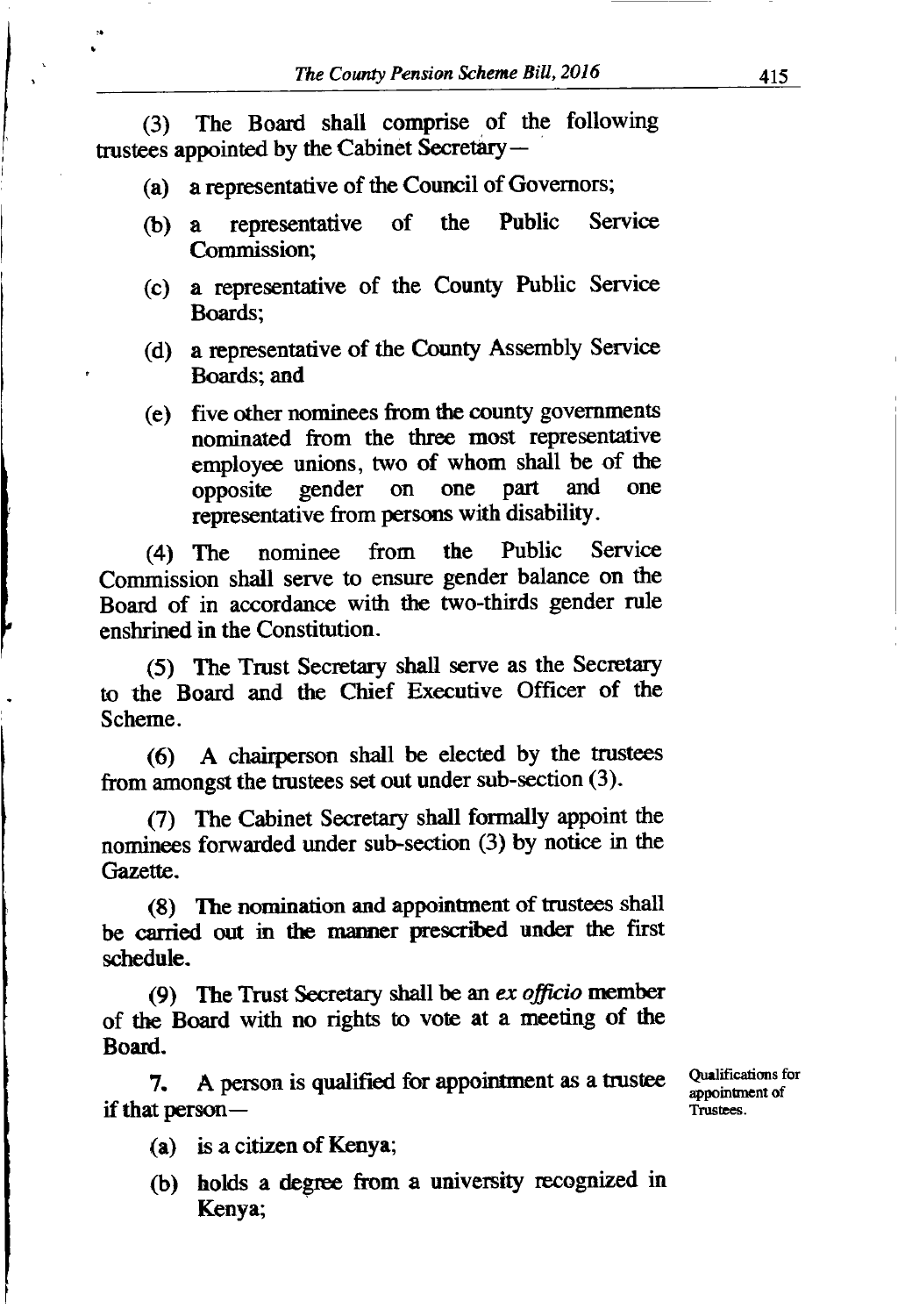- (c) has at least five years' experience in any of the following fields-
	- (i) finance;
	- (ii) administration;
	- (iii) law;
	- (iv) economics;
	- (v) investment;
	- (vi) engineering and technology;
	- (vii) nursing;
	- (viii) medicine;
	- (ix) agriculture;
	- (x) actuarial science; or
	- (xi) any other profession represented in the wide membership of the Scheme directly relevant to the functions of the Board; and
- (d) meets the requirements of Chapter Six of the Constitution.
- 8. The functions of the Board shall be to-
- (a) formulate the policies relating to the Seheme in accordance with the provisions of Retirement Benefits Act;
- (b) collect contributions and income payable to the Fund under this Act;
- (c) pay out the various benefits to persons entitled to the benefits as provided under the Act;
- (d) protect the Fund's assets and ensure long term viability of the Scherne;
- (e) ensure effrcient administration of the Scherne;
- (f) ensure prudent investment of the monies forming part of the Fund and where necessary establish companies to perform such functions as the Board may consider necessary and relevant to the Scheme including offer administration services, fund management, and consultancy services;
- (g) negotiate competitive annuity rates on behalf of retiring and withdrawing mernbers;

Functions of the Board.

I

1

No- 3 of 1997.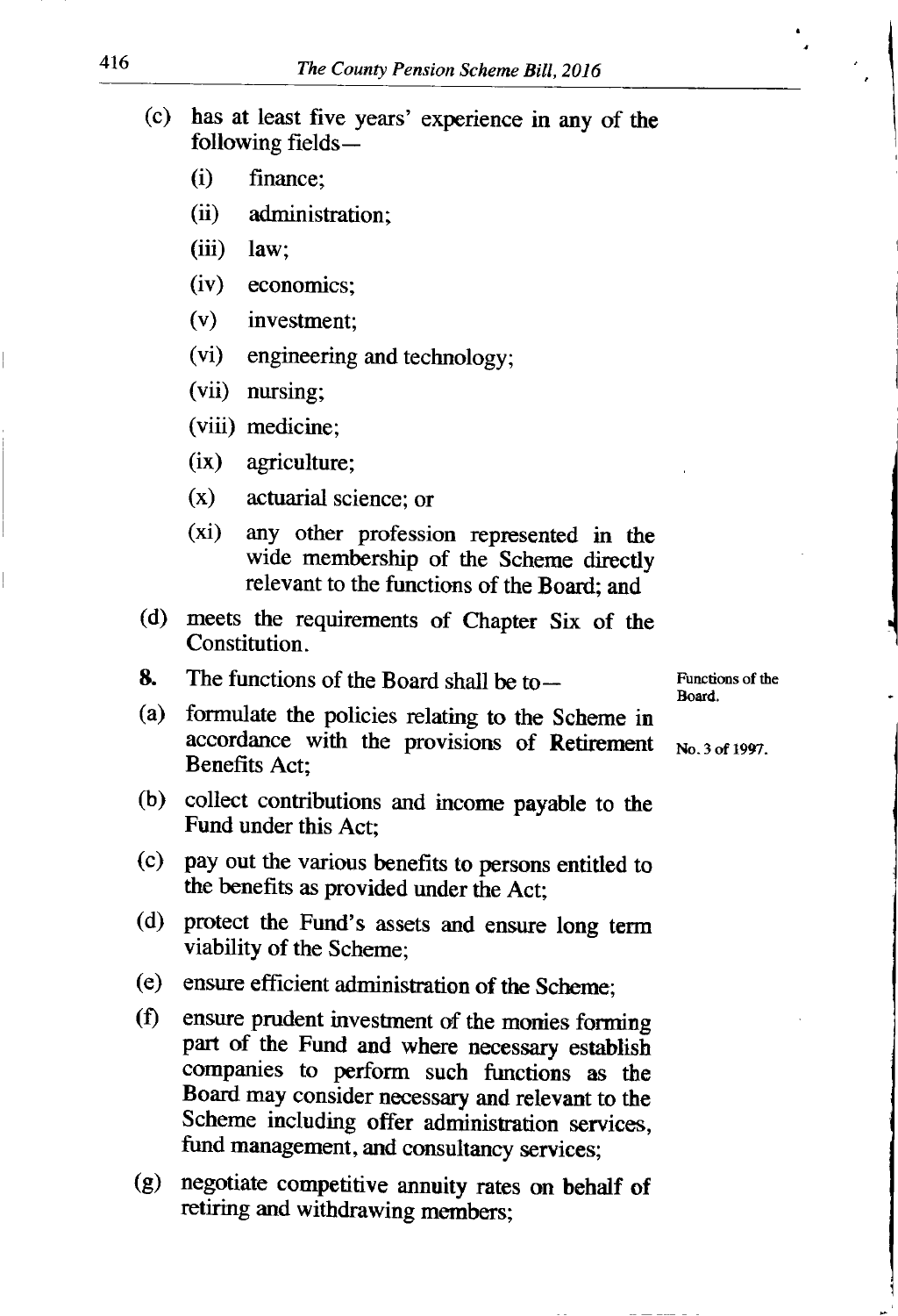- (h) ensure that the Scheme observes high standards of corporate governance and business ethics; and
- (i) perform any other functions assigned to it under this Act or under any other law.

9. (1) In the exercise of its functions under this Act the Board shall be accountable to the sponsors and the members of the Scheme.

(2> The Board shall have all powers necessary for the proper performance of its functions under this Act.

(3) Without prejudice to the generality of subsection  $(1)$ , the Board shall have power to-

- (a) invest the assets of the Scheme in such manner as best promotes the purpose for which the Scheme is established;
- (b) appoint a custodian and fund manager, and jointly with other schemes in the county<br>governments incorporate or invest in the governments incorporate or invest in corporate administrator established under section 2l to carry out their functions as specified in the Retirement Benefits Act;
- (c) deterrnine the provisions to be made for administrative expenses as provided for under section 26 (2) and for reserves of the Fund as provided for under section 28;
- (d) to protect the assets of the Scheme;
- (e) collaborate with any other institution so as to further the purpose for which the Scheme is established;
- (0 receive grants, gifts, donations or endowments and make legitimate disbursements from them;
- (g) enforce remittance of outstanding contributions by a Sponsor;
- (h) invest any monies of the Scheme not immediately required for its purposes in the manner provided in section 25; and
- (i) undertake any activity necessary for the fulfilment of any of the functions of the Scheme.

Powers of the Board.

No.3 of 1997.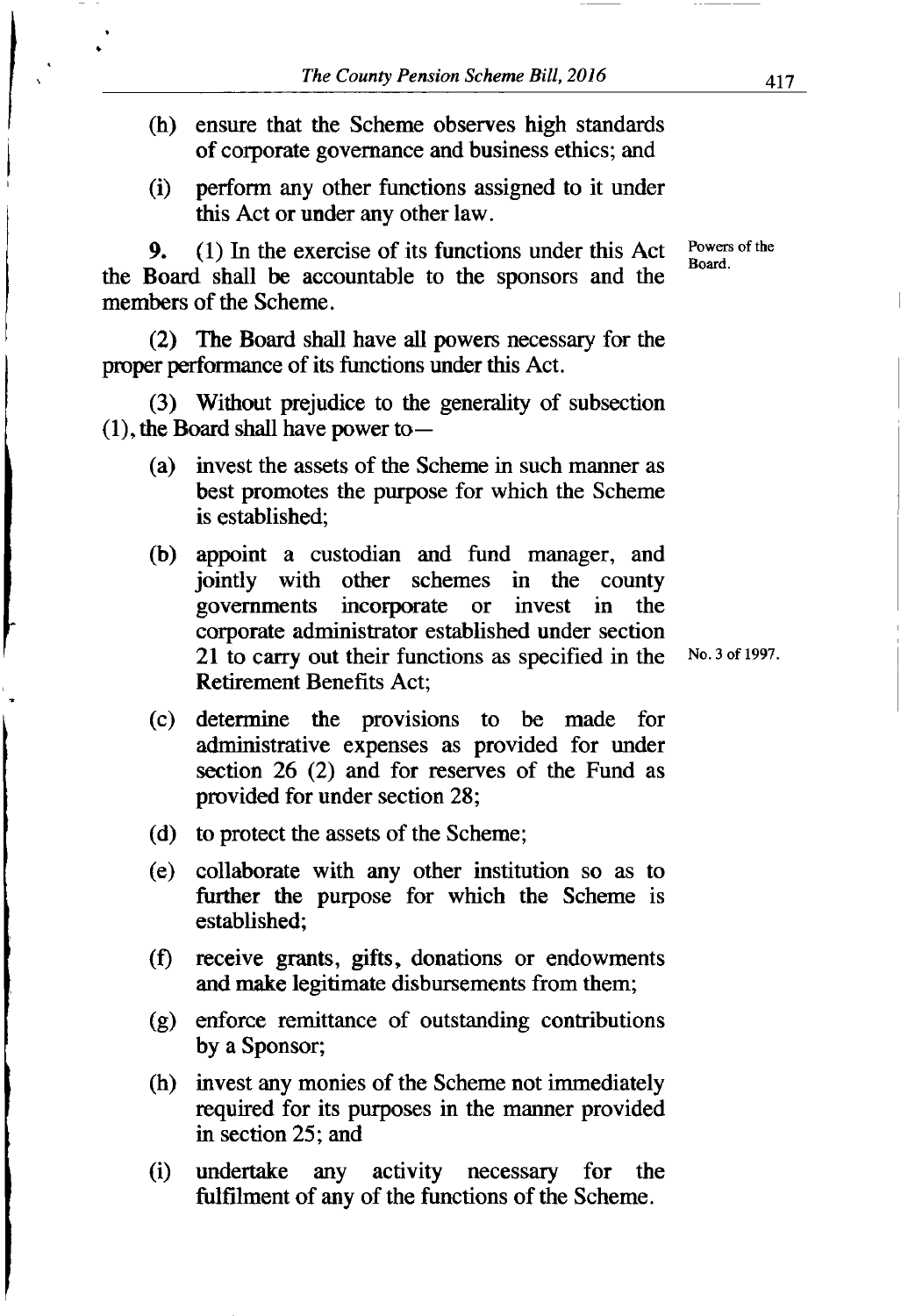(a) The Board may subject to such conditions as it may consider appropriate, by directions in writing, delegate any of its powers to any one or more of the Trustees or to the Trust Secretary or employees of the Schemes' Corporate Administrator.

10. (1) The Board may establish such committees as it may consider necessary for the befier carrying out of its functions under this Act.

(2) The Board may co-opt to sit in the committees, persons with such skills and knowledge as it may consider necessary for the effective functioning of the Board.

(3) The persons co-opted under subsection (2) shall not be more than three.

11. (1) There is established a Shariah Supervisory Committee which shall consist of at least three and not more than five members.

 $(2)$  The membership of the Committee shall be drawn from the most renowned muslim scholars with expertise in the management of a sharia compliant pension scheme and who shall be persons of integrity.

(3) The quorum for the conduct of the business of the Committee shall be three members or by resolution circulated and approved by the number forming a quorum.

(4) The function of the Shariah Supervisory Committee shall be to —

- (a) advise the Board on the requirements of Shariah law in respect to Sharia compliant pension schemes to ensure that at all times, the Board is managed and invested in a Sharia compliant manner; and
- (b) monitor and supervise the management and investrnent of Salih to ensure that the same is Shariah Compliant.

12.  $(1)$  The trustee shall hold office on part-time Tenure of office. basis for a term of three years and may be eligible for reappointment for one further final term of three years.

(2) The Board shall put in place arrangements to ensure that one-third of the trustees are appointed in a staggered manner separated by at least six months.

The Shariah Supervisory Committee.

Committees of the Board.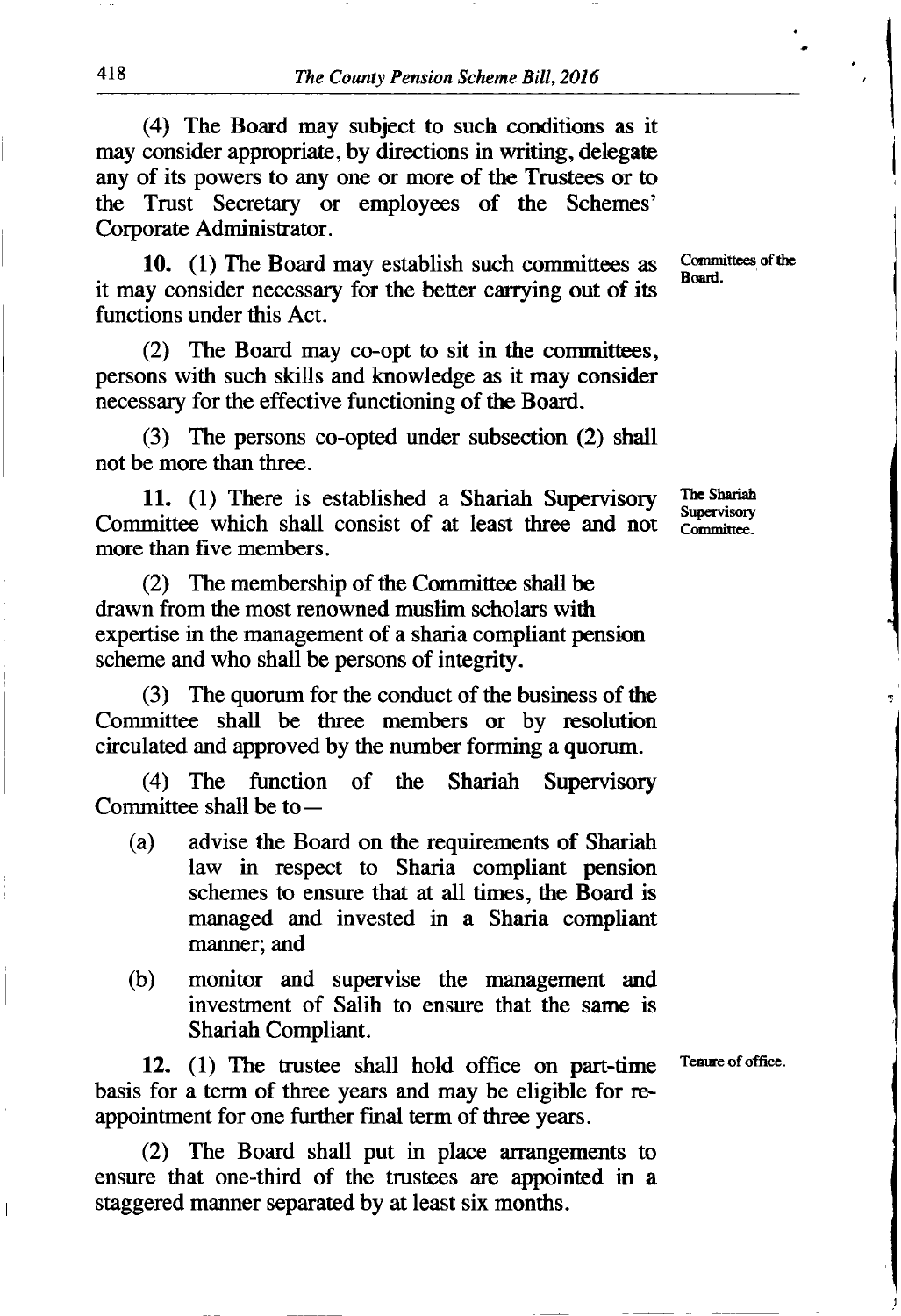13. The trustees shall be paid such allowances, and reimbursement of expenses as the Board may approve. Provided only that an extensive remuneration survey shall be conducted through a qualified human resource consultant prior to such proposals and approvals.

14. (1) A trustee may be removed from office by the Cabinet Secretary for-

- (a) inability to perform the functions of the office arising out of physical or mental infirmity;
- (b) gross misconduct or misbehaviour;
- (c) incompetence or negligence of duty;
- (d) bankruptcy; or

I

I,

(e) absence from three consecutive meetings of the Board wiftout a reasonable written explanation addressed to the Chairman.

(2) Before the Cabinet Secretary makes a decision to remove a trustee pursuant to subsection  $(1)$ , the trustee shall be given an opportunity to be heard on any allegation.

15. A person shall cease to be a trustee if the person-

- (a) resigns in writing, to the Cabinet Secretary;
- (b) is convicted of a criminal offence and sentenced to a term of imprisonment of more than six months;
- $(c)$  is declared bankrupt;
- $(d)$  is unable to perform the functions of their office by reason of mental or physical infirmity;
- (e) is removed in accordance with section  $14$ : or
- $(f)$  dies.

16. Where a vacancy occurs in the membership of the Boad mder section 14 or 15, the Cabinet Secretary shall appoint a new member in accordance with the provisions of this Act.

17. (1) The business and affairs of the Board shall be conducted in accordance with the Second Schedule.

(2) Except as providcd ia thc Second Schedub, the Board may regulate its own procedures subject to

Filling of casual vacancy.

Meetings of the Boed

Vacation of office.

Remuncration of Trustees.

Removal from Office.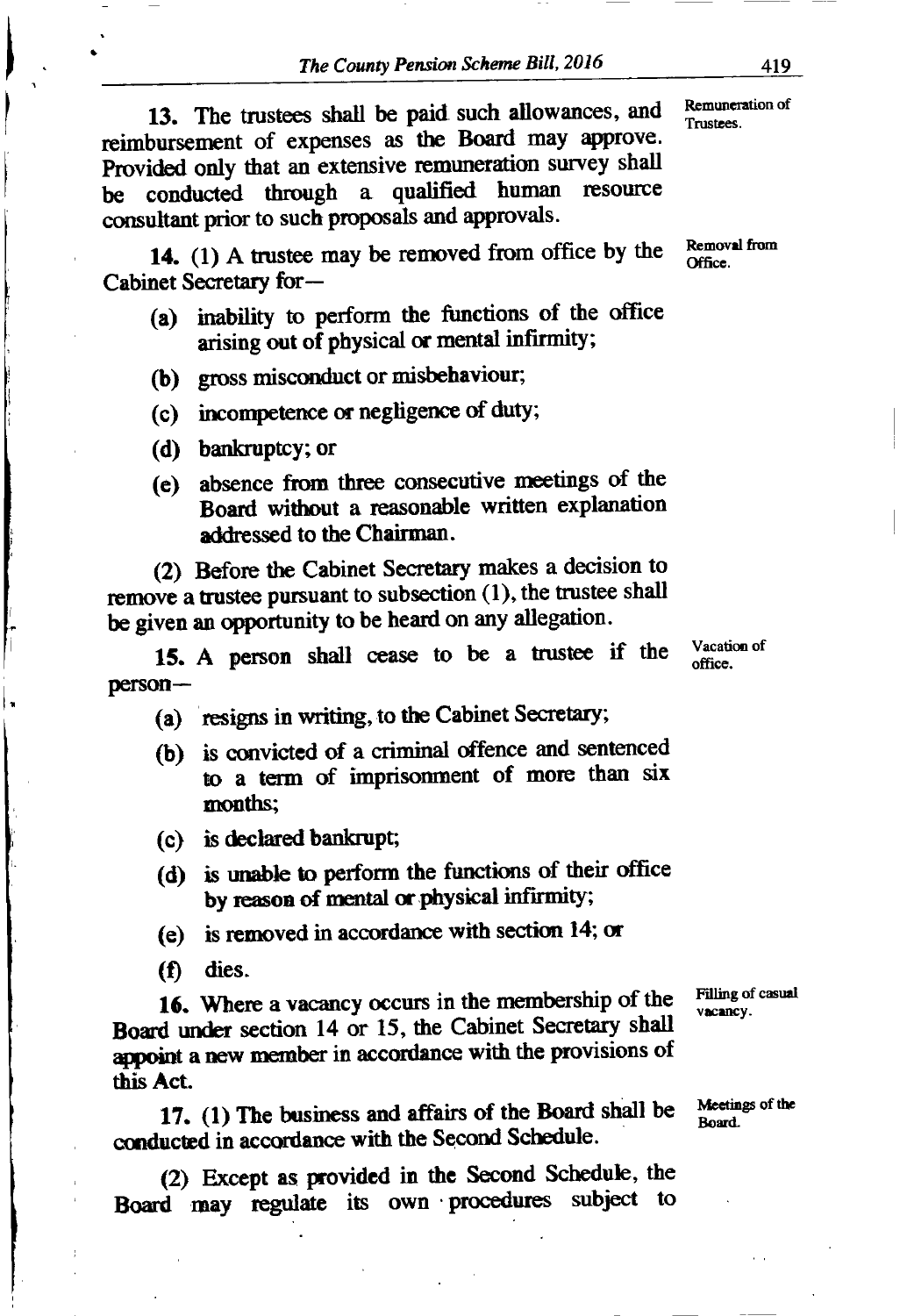compliance with the provisions as to meetings under the **Retirement Benefits Act.** 

(3) The Board may invite any person to attend any of its meetings and to participate in its deliberations, but such person shall not have a vote in any of its decisions.

18. (1) The common seal of the Board shall be kept in such custody as the Board may direct and shall be used under the directions and authority of the Board.

(2) The common seal of the Board when affixed to a document and authenticated shall be judiciously noticed and unless the contrary is established, an order or authorization of the Board under this section shall be presumed to have been given.

#### **PART III-ADMINISTRATION AND MANAGEMENT OF THE COUNTY PENSION FUND**

19. The Board shall appoint fund managers of the Scheme who shall, in addition to the duties prescribed under the Retirement Benefits Act-

- implement the investment policy of the Scheme  $(a)$ as approved by the Board:
- (b) invest the scheme funds and assets in accordance with the provisions of the Retirement Benefits Act and the investment policy of the Board;
- (c) maintain books of account on all investment transactions relating to the Scheme;
- (d) provide regular information on investment strategy, market returns and other performance indicators to the Board; and
- (e) perform any other function that may be assigned in the instrument of appointment and other written law.

20. (1) The Board shall appoint Custodians of the Scheme who shall, in addition to the duties under the Retirement Benefits Act-

(a) receive the total contributions remitted by the member and Sponsor under this Act on behalf of the Board:

Appointment and functions of the Custodian.

Cap. 197.

Appointment and functions of the fund manager.

Cap. 197.

Common seal of the Board.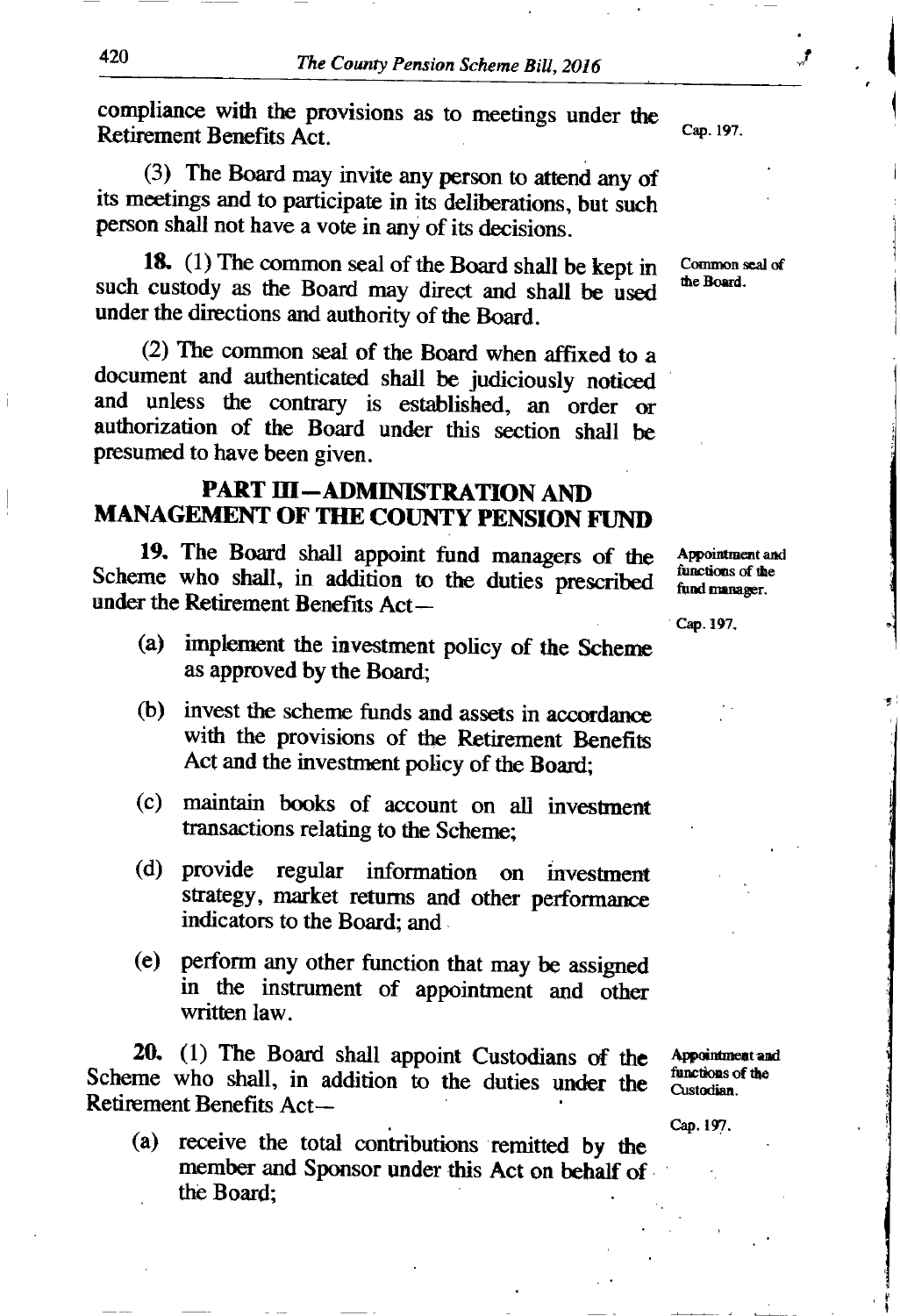- (b) not later than the next business day following of receipt of the Contributions from a Sponsor, notify the Fund Manager and the Corporate Administrator of such receipt;
- (c) receive and keep in safe custody the title documents, securities and monies of the Scheme in trust for the members and beneficiaries:
- (d) collect dividends for the Scheme:
- (e) report to the Board on any matter relating to the assets being held by the Custodian on its behalf at such intervals as may from time to time be determined by the Board;
- undertake statistical analysis on the investments  $(f)$ and returns on investments with respect to funds in its custody and provide data and information to the Administrator and the Board;
- (g) execute, on behalf of the Board, the relevant proxy for the purpose of voting in relation to the investments: and
- (h) perform any other function that may be assigned in the instrument of appointment or any other written law.

(2) The Custodian shall maintain all funds and assets in its custody to the order of the Board and shall not utilise any pension fund or assets in its custody to meet its own financial obligation.

21. (1) The Scheme shall be administered by a Corporate Administrator jointly established or owned by the Scheme established under this Act and the Closed Schemes. Provided that the Board of the Scheme established under this Act and the Boards of the Closed Schemes may adopt any existing Corporate Administrator owned by any of the Closed Schemes and modify its structure to suit the joint needs of the three partner schemes.

(2) The Corporate Administrator shall be a Company established in accordance with this Act, the Companies Act, and the Retirement Benefits Act, 1997.

The Corporate Administrator.

The Companies Act.